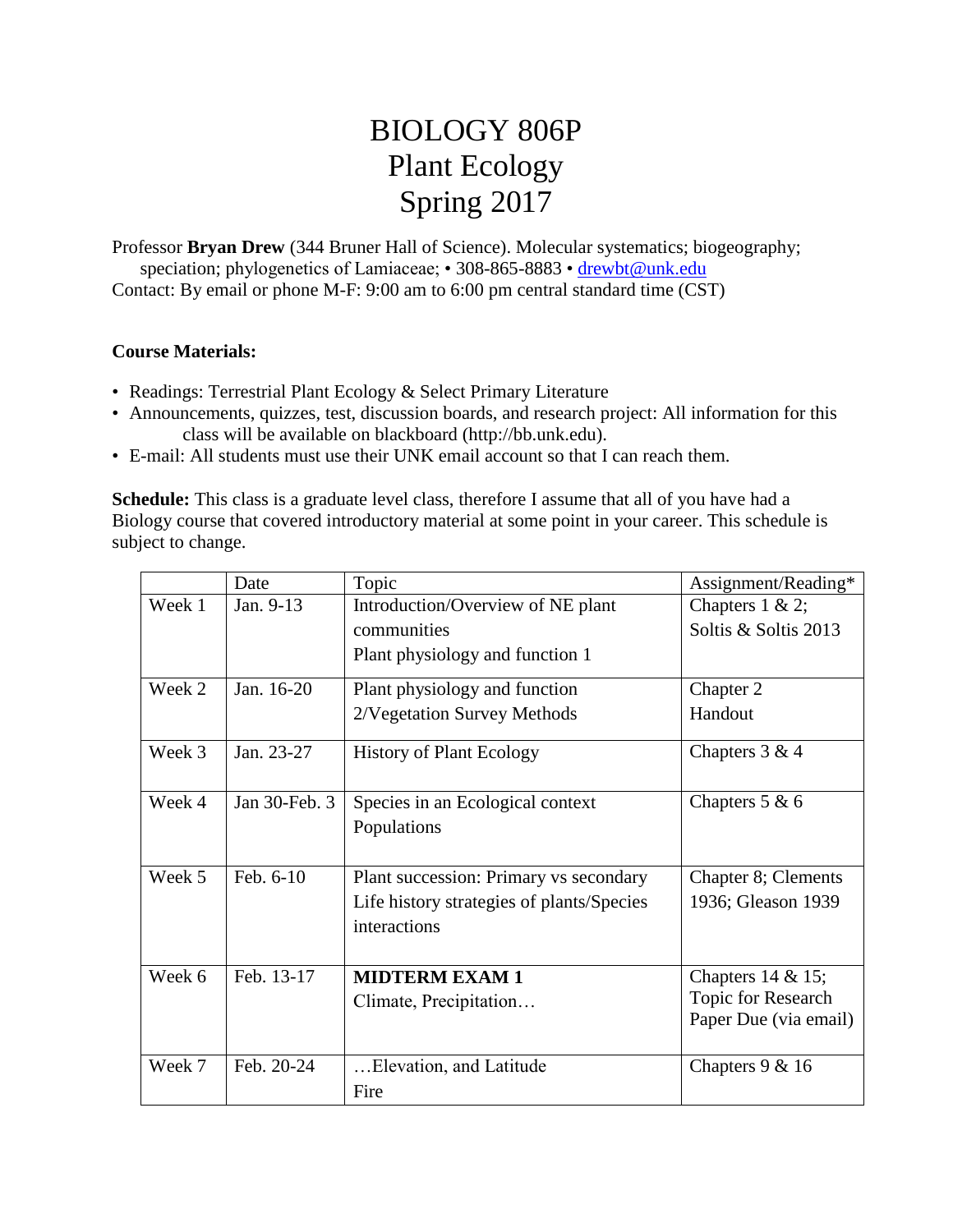| Week 8  | Feb. $27th$ -      | <b>Vegetation Survey Methods</b>                 | Chapters 9 & 17           |
|---------|--------------------|--------------------------------------------------|---------------------------|
|         | March 3            | Soils                                            |                           |
|         |                    |                                                  |                           |
| Week 9  | March 6-10         | <b>Vegetation Survey Methods</b>                 | Chapter 13                |
| Week 10 | <b>March 13-17</b> | Nutrient Cycling                                 | Chapters 13 & 17          |
|         |                    | Wrap up: Soils & Nutrient Cycling                |                           |
|         |                    |                                                  |                           |
|         |                    |                                                  |                           |
| Week 11 | <b>March 20-24</b> | Spring Break-No Class                            |                           |
| Week 12 | <b>March 27-31</b> | Major Vegetation Types of N.A.                   | Chapters $11 \& 20$ ;     |
|         |                    | Major Vegetation Types of N.A. (cont.)           | Paper Outline Due         |
|         |                    |                                                  |                           |
| Week 13 | April 3-7          | <b>MIDTERM EXAM 2</b>                            | Hobbs & Huenneke          |
|         |                    | <b>Plant Associations/Effects of Disturbance</b> | 1992; Turner et al.       |
|         |                    |                                                  | 1998; Tilman 2000         |
| Week 14 | April 10-14        | Plant Biogeography                               | Zachos et al. 2001;       |
|         |                    | Plant Ecology: Lessons from the past             | Parmesan 2006             |
|         |                    |                                                  |                           |
| Week 15 | April 17-21        | Plant Ecology: Lessons from the past             |                           |
|         |                    | (cont).                                          |                           |
| Week 16 | April 24-28        | CO2, climate change, and Plant Ecology           | <b>Research Paper Due</b> |
|         |                    | Invasive species, humans, and Plant              |                           |
|         |                    | Ecology                                          |                           |
|         |                    |                                                  |                           |
| Week 17 | May $1-5$          | <b>Final Exam</b>                                |                           |

\* Readings from Barbour et al. (Terrestrial Plant Ecology) unless otherwise noted. Note that these readings will generally be more useful if done before lecture/lab of that week.

**Course Description:** Plants are essential for virtually all other life forms on Earth. This course will examine the factors that influence plant ecology, how Earths plant communities looked in the past, what they look like now, and what they might look in the future.

## **Course Objectives:**

- -- Understand mechanisms behind plant ecology
- -- Learn how the Earths vegetation has changed over time